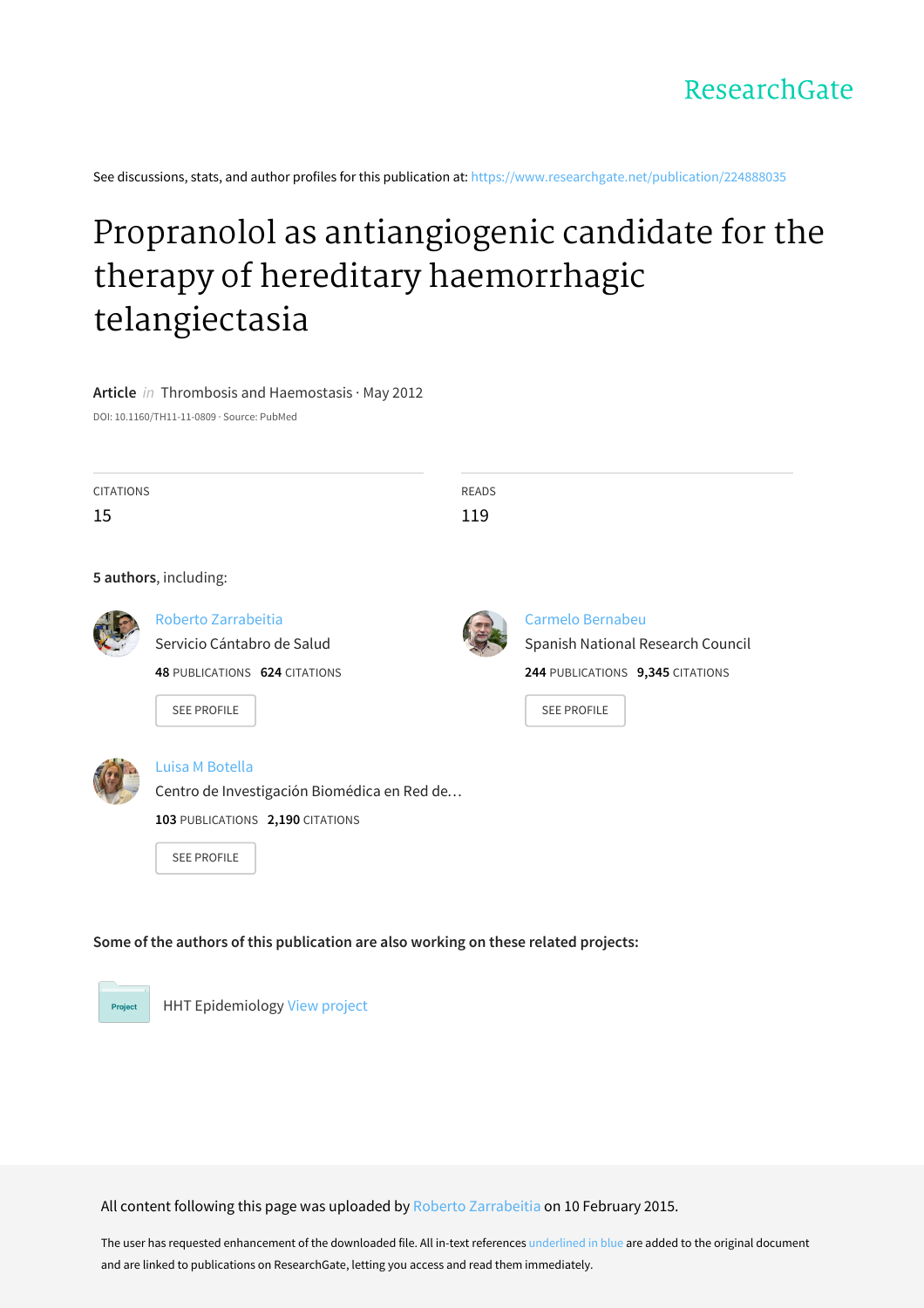## **Propranolol as antiangiogenic candidate for the therapy of hereditary haemorrhagic telangiectasia**

#### Virginia Albiñana<sup>1</sup>; Lucía Recio-Poveda<sup>1</sup>; Roberto Zarrabeitia<sup>2</sup>; Carmelo Bernabéu<sup>1</sup>; Luisa María Botella<sup>1</sup>

1 Centro de Investigaciones Biológicas (CIB), Consejo Superior de Investigaciones Científicas (CSIC) and Centro de Investigación Biomédica en Red de Enfermedades Raras (CIBERER), Madrid, Spain; <sup>2</sup>Hospital Sierrallana, Centro de Referencia HHT, Torrelavega, Cantabria, Spain

#### **Summary**

The β-blocker propranolol, originally designed for cardiological indications (angina, cardiac arrhythmias and high blood pressure), is nowadays, considered the most efficient drug for the treatment in infantile haemangiomas (IH), a vascular tumour that affects 5–10% of all infants. However, its potential therapeutic benefits in other vascular anomalies remain to be explored. In the present work we have assessed the impact of propranolol in endothelial cell cultures to test if this drug could be used in the vascular disease hereditary haemorrhagic telangiectasia (HHT). This rare disease is the result of abnormal angiogenesis with epistaxis, mucocutaneous and gastrointestinal telangiectases, as well as arteriovenous malformations in several organs, as clinical manifestations. Mutations in *Endoglin (ENG)* and *ACVLR1 (ALK1)* genes, lead to HHT1 and HHT2, respectively. Endoglin and ALK1 are involved in the TGF-β1 signalling pathway and play a critical role for the proper development of the blood vessels. As HHT is due to a deregulation of key angiogenic factors, inhibitors of angiogenesis have been used to normalise the nasal vasculature eliminating epistaxis derived from telangiectases. Thus, the antiangiogenic properties of propranolol were tested in endothelial cells. The drug was able to decrease cellular migration and tube formation, concomitantly with reduced RNA and protein levels of ENG and ALK1. Moreover, the drug showed apoptotic effects which could explain cell death in IH. Interestingly, propranolol showed some profibrinolytic activity, decreasing PAI-1 levels. These results suggest that local administration of propranolol in the nose mucosa to control epistaxis might be a potential therapeutic approach in HHT.

#### **Keywords**

Propranolol, HHT, endoglin, ALK1, epistaxis

#### **Correspondence to:**  Luisa María Botella Centro de Investigaciones Biológicas CIB, CSIC Ramiro de Maeztu, 9, 28040 Madrid, Spain E-mail: cibluisa@cib.csic.es

#### **Financial support:**

This work was supported by the Ministerio de Ciencia e Innovacion [Grants SAF2008–01218, SAF2007–61827, and SAF2010–19222] and Fundación Ramón Areces of Spain (Rare and Emergent Diseases). CIBERER is an initiative of the Instituto de Salud Carlos III (ISCIII) of Spain.

Received: November 24, 2011 Accepted after major revision: April 1, 2012 Prepublished online: May 3, 2012 **doi:10.1160/TH11-11-0809 Thromb Haemost 2012; 108: 41–53**

## **Introduction**

Propranolol is a non-cardio-selective β-blocker capable of antagonising peripheral β1-and β2-adrenergic receptors with the same affinity. It was originally designed for cardiological indications and is actually used for angina, cardiac arrhythmias and high blood pressure. Propranolol is an antagonist of serotonin, a neurotransmitter heavily implicated in the physiopathology of migraine attacks (1). The most recent application of this drug is the treatment of infantile haemangioma (IH) (2–4). IH is a vascular tumour made up of endothelial cells that proliferate under the action of VEGF (vascular endothelial growth factor) and bFGF (fibroblastic growth factor). These haemangiomas are the most common benign tumours of infancy, affecting 5–10% of all infants, and up to 30% of premature babies. In 2008, the antiproliferative effect of propranolol in IH was described (5) and since then, this drug has become the first choice of therapy in these patients. Several mechanisms (6) of propranolol action in IH have been postulated: i) vasoconstriction, inducing a reduction of blood flow within the haemangioma with a visible change in colour (5); ii) inhibition of angiogenesis reducing VEGF, FGF or MMP9 expression on endothelial cells (7, 8); and iii) induction of apoptosis (9). These functional effects on the vasculature suggest the therapeutic use of propranolol in other vascular anomalies such as hereditary haemorrhagic telangiectasia (HHT) or Rendu Osler Weber syndrome. This autosomal dominant vascular disease whose clinical manifestations are epistaxis, mucocutaneous and gastrointestinal telangiectases, and arteriovenous malformations in the pulmonary, cerebral or hepatic circulation (10, 11), has an average prevalence between 1:5,000 and 1:8,000. Mutations in *Endoglin (ENG)* and *ACVLR1* (*ALK1)* genes, cause HHT type 1 or HHT type 2, respectively, in a 90% of the patients (12, 13). In approximately 2% of all HHT patients, the origin of the disease is a mutation in *MADH4*  gene, which codes for Smad4 co-activator, leading to the combined

Thrombosis and Haemostasis 108.1/2012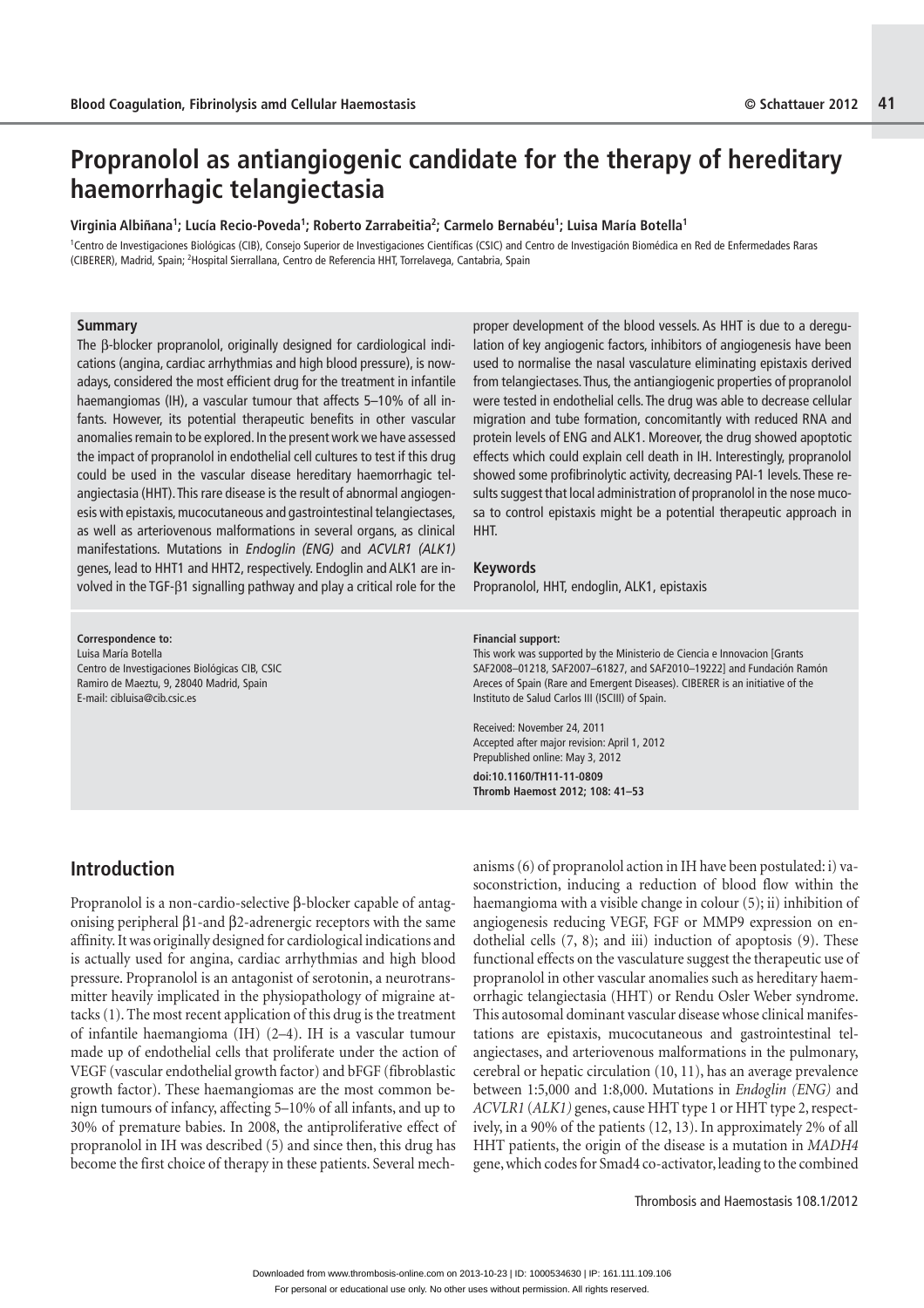syndrome of juvenile polyposis and HHT (JPHT) (14, 15). A common property of all these genes is that they encode proteins involved in the transforming growth factor (TGF)-β1 signalling pathway, critical for the proper development of the blood vessels. TGF-β1 binds to receptor II and the resulting complex recruits and phosphorylates receptor I (RI). In endothelial cells ALK1 is the specific RI, whereas ALK5 is the ubiquitous RI in most of the cell types. The receptor complex also contains the auxiliary receptor Endoglin. RI phosphorylates R-Smads which then associate with Co-Smads, namely, Smad4. The R-Smad/Co-Smad complex translocates to the nucleus to regulate the target genes by binding TGF-β1 responsive elements in their promoter regions.

The most frequent clinical manifestation of HHT is epistaxis which significantly interferes with the quality of life (16–18). The origin of these epistaxes is the existence of telangiectases on the nasal mucosa, which are very sensitive to slight traumata and even to the air when breathing, giving rise to nose bleeds. Treatments to control epistaxis include minor and major surgeries and pharmacological therapies (19). The drugs to reduce nosebleeds act through different mechanisms of action: antifibrinolytics (tranexamic acid, aminocaproic acid) (20, 21), antioxidants (N-acetylcysteine) (22), or oestrogens, among them raloxifene, a selective oestrogen receptor modulator (SERM) which is, up to now, the only orphan drug designed for the treatment of HHT (23).

Because vascular lesions in HHT are thought to originate from a deregulation of the angiogenic process, inhibitors of angiogenesis could be an option to decrease abnormal vasculature. Indeed, in the last years, studies with two antiangiogenic drugs, bevacizumab and thalidomide, have been conducted, observing a decrease in the epistaxis and gastrointestinal bleeding (24) and vessel normalisation, respectively (25). However, these drugs have poor specificity, affecting a range of physiological processes with severe side effects. Because of the necessity to look for appropriate antiangiogenic drugs, propranolol has been tested in this report. This  $β$ -blocker has been used in IH in a large range of doses, with no important side effects so could be an appropriate inhibitor of angiogenesis to normalise the nasal vasculature eliminating epistaxis.

## **Materials and methods**

#### **Cell culture**

The *human microvascular endothelial cell* line HMEC-1 (26) was cultured in MCDB131 (GIBCO, Grand Island, NY, USA); Primary h*uman umbilical vein endothelial cells* HUVEC (LONZA, Walkersville, MD, USA) and from the umbilical cord of an HHT2 newborn, were cultured in EBM (Endothelial Basal Medium, LONZA); and the EOMA *(Mouse Hemangioendothelioma Endothelial Cells)* cell line (27) was cultured in DMEM (Dubecco's Modified Eagle Medium). All culture media were supplemented with 10% fetal bovine serum (FBS, GIBCO) and 2 mM L-glutamine and 100 U/ml penicillin/streptomycin. EGM-2 SingleQuots (LONZA) were added to EBM medium**.** Plates were previously coated with 0.2%

Thrombosis and Haemostasis 108.1/2012 © Schattauer 2012

gelatin in phosphate-buffered saline (PBS) (Sigma, St. Louis, MO, USA). Endothelial cells were treated with propranolol  $(0-100 \mu M)$ (Sigma). Scratch Wound healing and tube formation assays were carried out in propranolol-treated or untreated HUVEC or EOMA cells as described (24).

#### **Flow cytometry**

Propranolol-treated and untreated cells were incubated with anti-Endoglin (P4A4, DSHB, Iowa University) or anti-ALK1 (MAB370; R&D Systems, Minneapolis, MN, USA) mouse monoclonal antibodies and analysed by immunofluorescence flow cytometry as described (28).

#### **Real-time RT-PCR**

Total cellular RNA was extracted from HMEC-1 using the RNAeasy kit (Qiagen, Germantown, MD, USA). One microgram of total RNA was reverse transcribed with the First Strand cDNA Synthesis Kit (Roche, Mannheim, Germany), using random primers. SYBR Green PCR system (BioRad, Hercules, CA, USA) was used to carry out the real-time PCR. Oligonucleotides used were: *ENG* Forward: 5´-AGCCTCAGCCCCACAAGT-3´; *ENG* Reverse: 5´-GTCACCTCGTCCCTCTCG-3'; *ALK1* Forward: 5'-ATCTGAGCAGGGCGACAC-3'; ALK1 Reverse: 5´-ACTCCCTGTGGTGCAGTCA-3´; *uPA* Forward: 5´-GGCAGG-CAGATGGTCTGTAT-3'; uPA Reverse: 5'-GGACTACAG-CGCTGACACG-3'; *PAI-1* Forward: 5'-CACCCTCAG-CATGTTCATTG-3'; *PAI-1* Reverse: 5´-GGTCATGTT - GCCTTTCCAGT-3'; and *18S* as endogenous control*, 18S* Forward: 5´-CTCAACACGGGAAACCTCAC-3´; *18S* Reverse: 5´-CGCTCCACCAACTAAGAACG-3´. Samples were used in triplicates and each experiment was repeated twice.

#### **Cell transfections and reporter assays**

Transient transfections of HMEC-1 cells were carried out in P-24 plates using 1 μg of reporters for the *ENG* promoter, pCD105 (-350/+350) in pXP2 (pENG/pXP2) (29), the *ALK1* promoter, pALK1 (-1035/+209) in pGL2 (pALK1/pGL2) (30), the *uPA* promoter, puPA (- 2345/+32) in pGL3 (pUPA/pGL3) (31), and the *PAI-1* promoter, p800 (-800/+71) in pUC19luc (pPAI-1/pUC19luc) (32). The constructs of BRE-luc and CAGA-luc, kindly provided by Dr. P. ten Dijke (Leiden University Medical Center, The Netherlands) contain artificial promoters consisting of repeated Smad binding consensus sequences. After transfection, cells were incubated in the absence or presence of propranolol for 24 h. Relative luciferase units were measured in a TD20/20 luminometer (Promega, Madison, WI, USA). Samples were cotransfected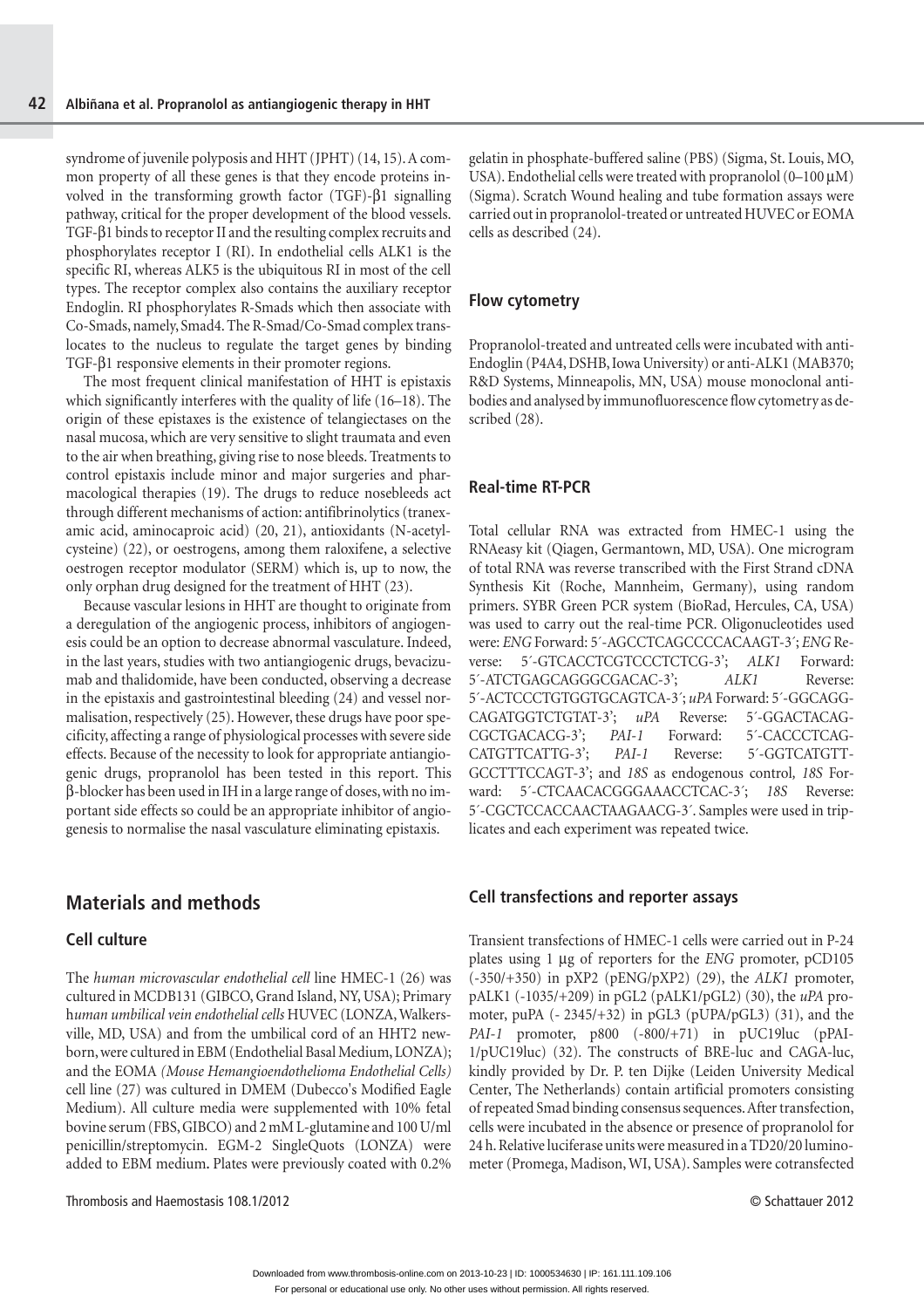

**Figure 1: Effect of propranolol as anti-angiogenic drug.** A) Scratch-Wound healing. Confluent HUVEC monolayers with or without 50 μM or 100 μM of propranolol, were disrupted with a pipette tip to test the speed of migration with which cells were able to close the wound. Pictures were taken at different times and the speed of migration was quantified by densitometry of the filled space in the wound at each timepoint. The complete closure in untreated cells was between 20–24 h. White discontinuous lines mark the migration edges. Experiments were repeated twice and a representative picture is shown. B) Tubulogenesis assay. Cells were incubated on Matrigel (P-24) coated-plates at 37ºC in the absence or presence of propranolol. The cord network formation was measured taking pictures at different times up

with 20 ng/ml of SV40-β-galactosidase vector to correct for transfection efficiency. β-galactosidase activity was measured by using Galacto-light (Tropix, Bedford, MA, USA). Transfections were made in triplicates and repeated in three independent assays. Representative experiments are shown in the figures.

#### **Western blot analysis**

Cell lysates were centrifuged at 14,000 g for 5 min. Similar amounts of proteins from aliquots of cleared cell lysates were boiled in SDS

to 6 h after cell plating. The appearance of a complete network is observed in untreated and 50 μM treated cells while, at 100 μM there is an incomplete network due to an inhibitory effect of propranolol on endothelial cell tubulogenesis. The picture shown is representative of the whole plate. C) Metalloproteases activity in HMEC-1. Zymography of propranolol-treated HMEC-1 cells shows the presence MMP2 and MMP9 active forms (64 and 82 kD) expressed in HMEC-1 cells. The activity of both MMPs, decreased in a dose-dependent manner to 0.2- and 0.4-fold, respectively, to untreated cells. This decrease in the endothelial metalloproteases expression promotes the inhibition of migration by propranolol.

sample buffer and analysed by 10% SDS-PAGE under non-reducing conditions. Proteins from gels were electrotransferred to nitrocellulose membranes, followed by immunodetection with antiprocaspase3 (RB-1197-P1; Thermo Scientific, UK), anti-caspase3 (9662, Cell Signaling, Danvers, MA, USA) or anti-β-actin (A-2103, Sigma). Secondary antibodies were horseradish peroxidase conjugates from Dako (Glostrup, Denmark). Membranes were developed by chemiluminescence (SuperSignal West Pico Chemiluminescent Substrate; Pierce, Rockford, IL, USA).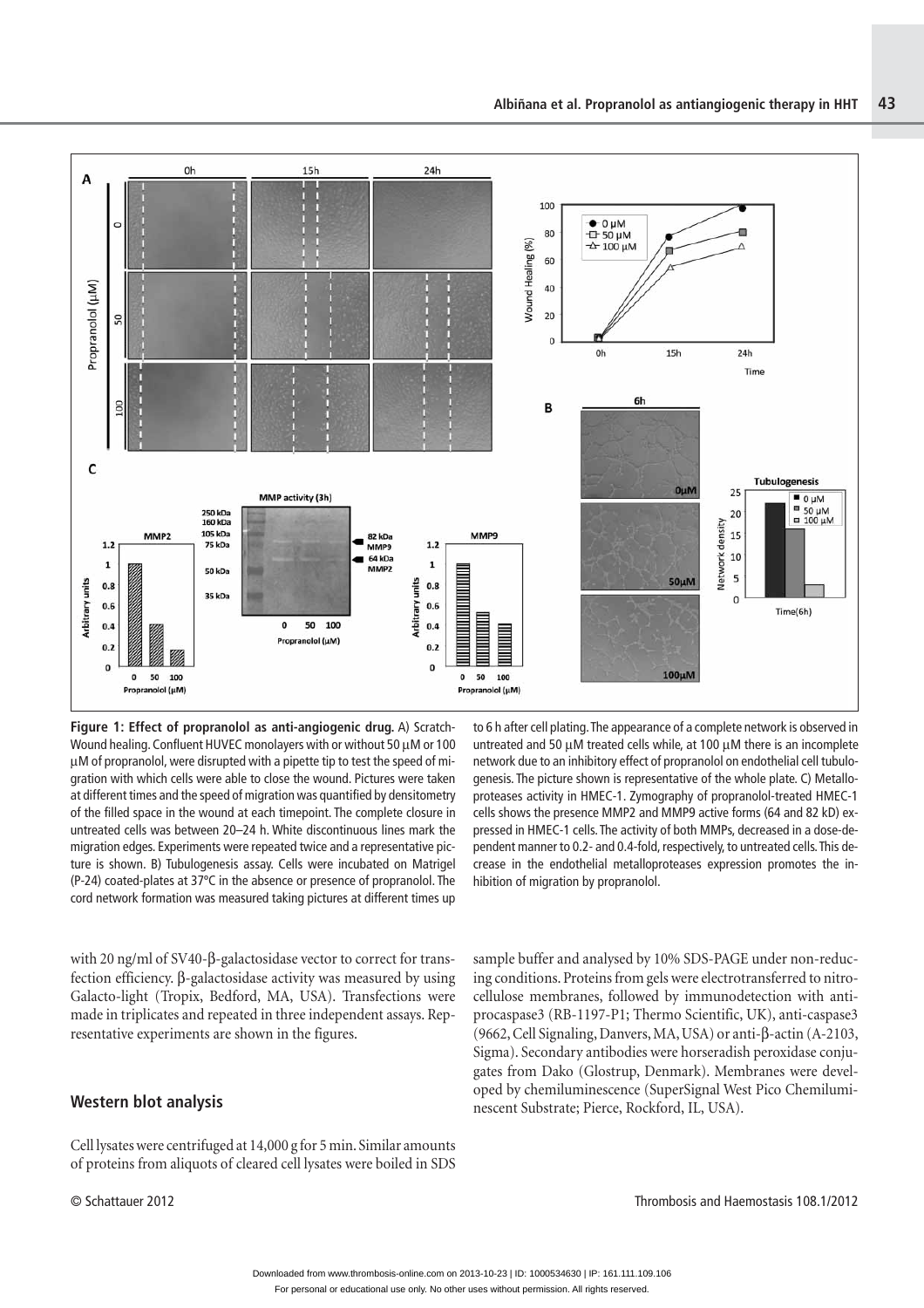

**Figure 2: Effect of propranolol in Endoglin and ALK1 expression in HMEC-1.** A) Effect on protein expression. HMEC-1 were cultured in the absence or presence of propranolol for 24 h. Levels of Endoglin and ALK1 were measured by flow cytometry. A decreased expression of these proteins (20%) after propranolol treatment was observed. Experiments were performed in duplicate, and each experiment was repeated at least three times. The figure shows a representative experiment. B) Effect on mRNA levels. Real-time PCR experiments were carried out, extracting total RNA from untreated and propranolol-treated HMEC-1. RNA was retro-transcribed and amplified. Endoglin and ALK1 transcription levels were compared with the endogenous control of 18S ribosomal RNA. Propranolol treatment leads to a gradual decrease in both mRNAs (Endoglin and ALK1). Samples were in triplicate in each assay, and the experiment was repeated three times. C) Effect on the

#### **Immunofluorescent microscopy**

Propranolol-treated cells were grown onto glass coverslips, previously coated with 0.2% gelatin. Cells were incubated with 100 μg/ml L-α-lysophosphatidylcholine (Sigma), 5 U/ml Phalloidine-Alexa 546 (Molecular Probes, Eugene, OR, USA) and 3.5% formaldehyde (Merck, Whitehouse Station, NJ, USA) in PBS for 30 min at 4ºC. Coverslips were mounted with Prolong Gold with DAPI (Molecular Probes) and observed with a spectral confocal microscope Leica TCS SP2 (Leico Microsystems, Nussloch, Germany). Nuclear staining of detached cells was made after collection by centrifugation at 1,500 rpm for 5 min and resuspension in 75 μl of cold ethanol 70%. Then, 5 μl of DAPI was added and 25 μl of the total sample was placed in a slide with a coverslip to be observed in the fluorescence microscope. To study apoptosis, phosphatidylserine (PS) were stained with the Annexin V-FITC Fluorescence Micropromoter activity. HMEC-1 cells were transiently transfected with the pCD105 (-350/+350) ENG promoter reporter vector or the pGL2 (-1035/+209) ALK-1 promoter construct. Luciferase activity was measured in cells treated with three different propranolol concentrations or in untreated cells. The activity of ENG and ALK1 promoters decreased 0.20-fold and 0.30-fold, respectively. Samples were in triplicate in each assay, and the experiment was repeated three times. D) Effect on specific reporters of TGF-β1 pathway, BRE-luc and CAGA-luc. The BRE-luc vector contains binding sites for p-Smad proteins that signal via ALK1 pathway, whereas the CAGA-luc construct contains binding sites for p-Smad that signal via the ALK5 pathway. The activity of both reporters was decreased when endothelial cells were treated with increasing doses of propranolol.

scopy Kit (BD Pharmingen™). Treated and untreated cells grown onto glass coverslips were incubated during 15 min at room temperature with Annexin V-FITC diluted in Binding Buffer. Coverslips were mounted with Prolong Gold with DAPI and cell images were acquired with an Axioplan Universal microscope (Carl Zeiss, Jena, Germany) and a Leica DFC 350 FX CCD camera.

#### **Proliferation assay with MTT**

HMEC-1 and EOMA cells were treated with propranolol (20 μM, 50 μM and 100 μM) during 24 h and 48 h. Then, cells were incubated with MTT (methyl thiazolyl tetrazolium) (Sigma). This tetrazolium salt is reduced by the mitochondrial dehydrogenases to purple formazan in viable cells. The absorbance was measured at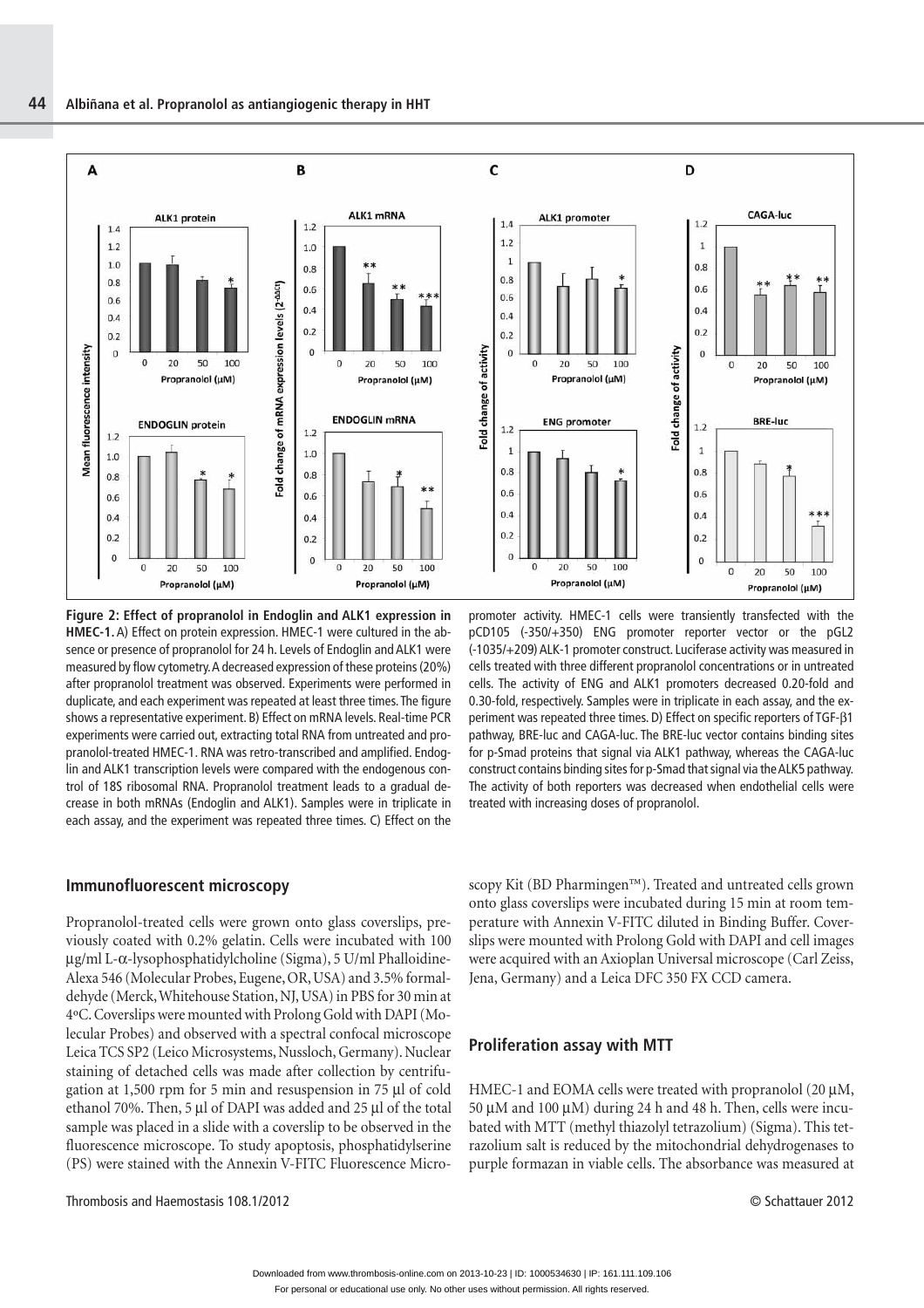**Figure 3: Effect of propranolol in fibrinolysis of HMEC-1.** A, B) Levels of uPA RNAm of HMEC-1 were measured by real time PCR. Propranolol treatment did not affect uPA expression or the promoter activity when cells were transfected with the uPA promoter reporter. C, D) mRNA levels of the plasminogen activator inhibitor-1 (PAI-1) were measured. The drug caused a significant decrease in mRNA expression to 0.5- and 0.3-fold with 50 μM and 100 μM propranolol, respectively. Transfected cells with the reporter of PAI-1 promoter (p800luc) showed a decrease from the lowest assayed concentration to 0.65-, 0.60 and 0.30-fold with doses of 20 μM, 50 μM and 100 μM, respectively. Propranolol acts as profibrinolytic in HMEC-1 by decreasing the expression of PAI-1, and therefore favouring plasmin activity.



560nm in a Novaspec Plus Visible Spectrophotometer (Amersham Biosciences).

### **Gelatin zymography**

An aliquot of 30 μl of the serum starved culture media of propranolol-treated and untreated HMEC-1 cells was mixed with sample Laemmli buffer and subjected to SDS-PAGE in a 10% polyacrilamide gel containing 1 mg/ml gelatin. The gel was incubated in 2.5% Triton X-100 three times and washed in distilled water. The gel was incubated o/n at 37ºC in an enzymatic reaction buffer stained with 0.5% Coomasie and then distained in 10% acetic acid, 40% methanol in  $H_2O$ . Matrix metalloproteinases (MMP) gelatinolytic activity was detected as unstained bands on a blue background.

#### **Statistics**

Data were subjected to statistical analysis and results are shown as mean ± SD. Differences in mean values were analysed using Student's t-test. In the figures, the statistically significant values are marked with asterisks (\*p < 0.05; \*\*p < 0.01; \*\*\*p < 0.005).

### **Results**

### **Propranolol acts as antiangiogenic drug decreasing HUVECs migration and tube formation**

The effect of different doses of propranolol on angiogenesis and scratch wound healing was checked in  $HUVECs$  ( $\blacktriangleright$  Fig. 1A). After scratching the endothelial monolayer (wound), untreated HU-VECs, migrated faster than propranolol-treated ones. Indeed, there was a clear delay in the migration of the latter, mainly at 100 μM propranolol. At 24 h after wounding, untreated cells com-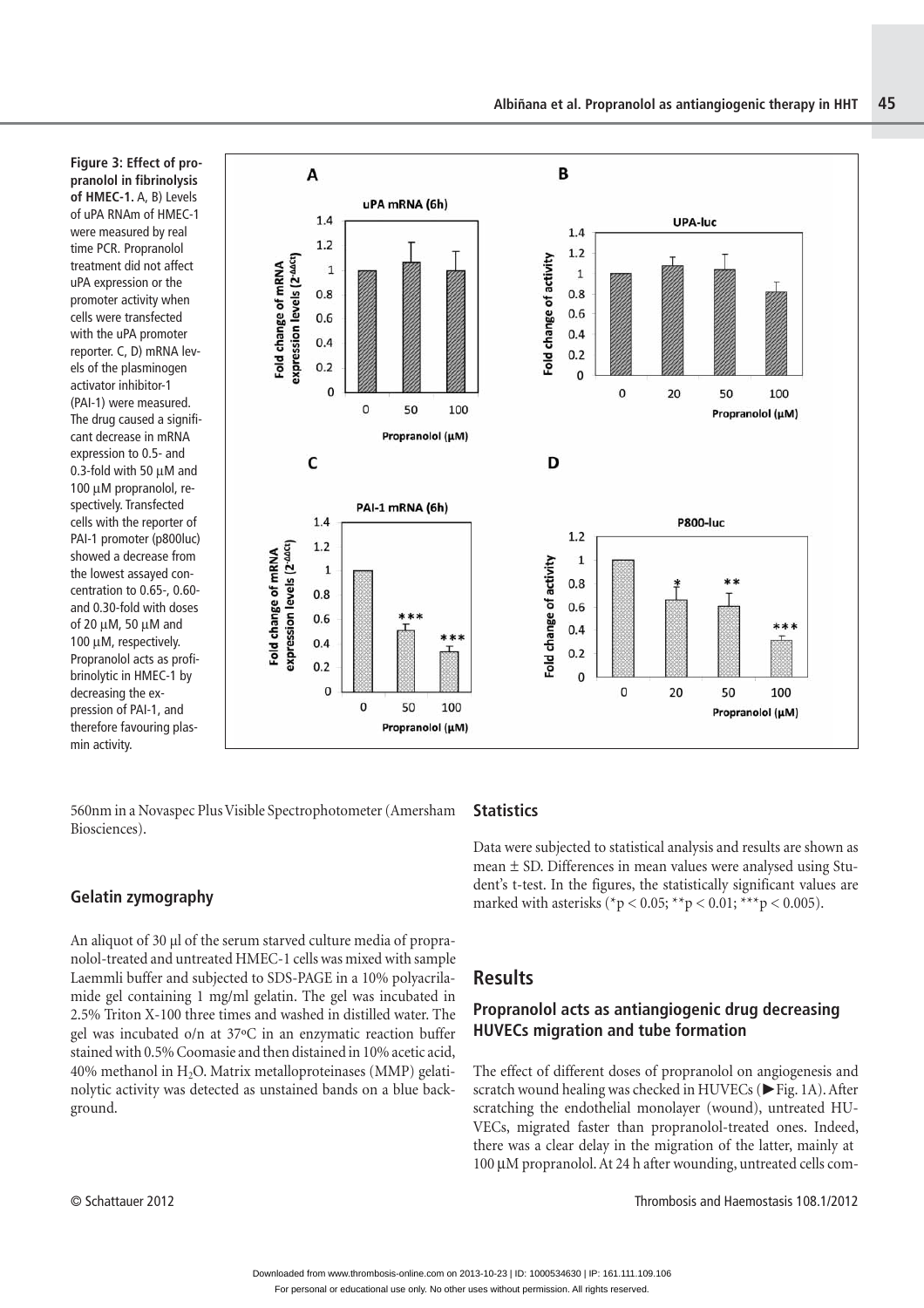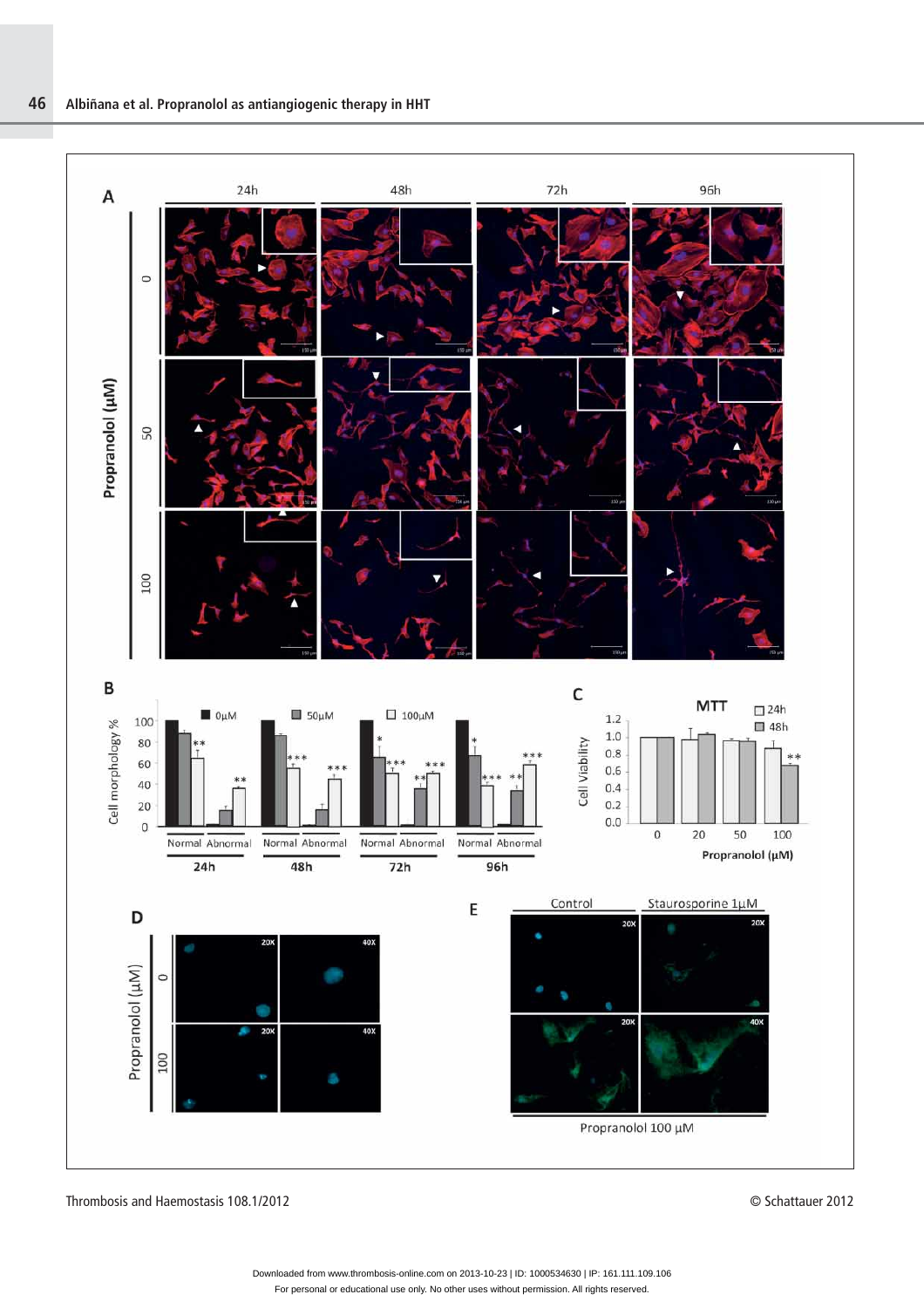pletely closed the wound, while propranolol-treated cells still showed the discontinuity in the monolayer. In the tube formation assay in matrigel, HUVEC network developed slower in propranolol-treated cells, being decreased with 50 μM treatment and was completely inhibited at 100  $\mu$ M ( $\blacktriangleright$  Fig. 1B). The results of these two functional experiments clearly show the antiangiogenic effect of propranolol on normal endothelial cells.

To assess the MMP activity, HMEC-1 cells were treated with propranolol at doses of 50 μM and 100 μM in serum-starved EBM medium for 3 h. The zymography in  $\blacktriangleright$  Figure 1C shows the presence in the culture supernatant of two bands with MMP activity of an approximate size of 64 and 82 kDa. These bands fit with the molecular weights of the MMP2 and MMP9 active forms, respectively. The activity of both bands decreased in a propranolol dose-dependent manner to 0.2- and 0.4-fold, with respect to untreated cells ( $\blacktriangleright$  Fig. 1C). These results are suggestive of an inhibition of migration by propranolol, due to a decrease in the endothelial metalloproteinases expression, a finding that is in agreement with the scratch-wound healing experiments ( $\blacktriangleright$  Fig. 1A).

#### **Propranolol treatment decreases ALK1 and Endoglin expression in HMEC-1 cells**

In addition to being the target genes mutated in HHT, Endoglin and ALK1 act functionally in the angiogenic process, promoting endothelial cell migration, proliferation and tube formation. At the same time, they inhibit differentiation and activate metalloproteinases' action to degrade the cellular matrix, giving rise to the

**Figure 4: Propranolol promotes a dose-dependent apoptosis effect in endothelial cells.** A, B) HMEC-1 cells were treated at different doses and for different periods of time (from 24 h to 96 h) with propranolol. To study cell morphology, actin cytoskeleton and nucleus, cells were stained with DAPI and Phalloidin-Alexa 546 and examined by fluorescence microscopy. Significant changes in morphology in HMEC-1 propranolol-treated cells were observed. Some cells disappeared from the coverslips, by detachment, as a consequence of death. After 96 h of treatment, only very few cells with death morphology still remained on the coverslip. White arrows mark cells magnified in the upper right insets. The graph shows a decrease in the number HMEC-1 cells (panel A) with normal morphology and an increase in the number of cells with abnormal morphology after propranolol treatment. The average of three fields was recorded. C) Propranolol decreases cell viability in HMEC-1. The MTT assay shows the decrease in cell viability after propranolol treatment; it was only statistically significant at 100 μM and 48 h treatment. D) Propranolol causes chromatin condensation in endothelial cells supporting the induction of cellular apoptosis. Nuclei of detached control cells appeared in a round shape, in HMEC-1 cells, while in 100 μM propranolol-treated cells; the nucleus morphology is dramatically affected. Left: magnification 20X; right: magnification 40X. E) HMEC-1 cells were left untreated (top left panel), treated with staurosporine, as positive control (1 μM, 5 h) (top right panel), or with propranolol (100  $\mu$ M, 9 h) and stained with Annexin V-FITC. Untreated cells were negative for the staining, whereas propranolol-treated cells show staining.

new vessel ramification (33). So next, we wanted to check if the anti-migratory and anti-angiogenic effects of propranolol were derived from altered Endoglin and ALK1 expression levels. We assessed the effect of propranolol on Endoglin and ALK1, by measuring the levels of both proteins in *in vitro* cultures of endothelial cells, after 24 h of propranolol treatment, and at different doses, ranging from 0 to 100  $\mu$ M. In  $\blacktriangleright$  Figure 2A, the impact in protein expression of Endoglin and ALK1 after propranolol treatment, relative to untreated cells, is shown. The amount of these proteins decreased at least to 0.8- and 0.7-fold at 50 μM and 100 μM of propranolol treatment ( $\blacktriangleright$  Fig. 2A).

Given that propranolol decreased Endoglin and ALK1 protein levels at the cell surface, we carried out experiments to ascertain if this effect was due to a parallel decrease at the messenger RNA level. Real time-PCR analysis revealed that ENG mRNA levels were significantly decreased by 0.73-, 0.67- and 0.46-fold with treatments of 20 μM, 50 μM and 100 μM, respectively. In the case of ALK1, the decrease was of 0.65-, 0.5- and 0.42-fold with treatments of 20 μM, 50 μM and 100 μM, when levels of ALK1 RNAm were measured ( $\blacktriangleright$  Fig. 2B).

As propranolol significantly decreased the levels of ENG and ALK1 mRNA, we proceeded to investigate if these effects were due to a decrease in the promoter activity of *ENG* and *ALK1*. HMEC-1 cells were transfected with reporters driven by the respective promoters, and treated in the absence or presence of propranolol. As shown in  $\blacktriangleright$  Figure 2C, cells treated with this drug showed a 20% decrease of the luciferase activity driven by *ENG* promoter in treatments with 50 μM and 100 μM of propranolol. Moreover, the *ALK1* promoter activity was even more affected than that of Endoglin from the lowest concentration (20  $\mu$ M), reaching a 30% decrease.

Altogether, these results suggest that Propranolol inhibits the transcriptional activity of *ENG* and *ALK1* leading to decreased levels of mRNA and proteins from ENG and ALK1. Since it is known that ENG and ALK1 promote migration, proliferation and angiogenesis, acting through the TGF-β/ALK1/Smad1/5, signalling pathway, the anti-angiogenic properties of propranolol shown in -Figure 1, could be mediated, at least partially, through the ENG and ALK1 decrease. Because Endoglin and ALK1 are receptors of the TGF-β superfamily members, we next assessed the impact of propranolol treatment on the TGF-β pathway by transfection with specific reporters. BRE-luc and CAGA-luc are reporter vectors that contain artificial promoters consisting of repeated Smad binding consensus sequences; in particular, these are reporters for TGFβ1/ALK1 and TGF-β1/ALK5 pathways, respectively. BRE-luc consists of two BRE sites (BMP-responsive elements; GTCT) upstream of the pGL3 luciferase reporter which can be bound by Smad1/5/8. CAGA-luc contains 12 CAGA Smad binding motifs, usptream the pGL3 luciferase reporter.

After propranolol treatment, BRE-luc activity decreased in a dose dependent manner to 0.9-, 0.8- and 0.35-fold with treatments of 20 μM, 50 μM and 100 μM, respectively, while the CAGA-luc activity decreased to 0.6-fold in the 20–100  $\mu$ M range ( $\blacktriangleright$  Fig. 2D).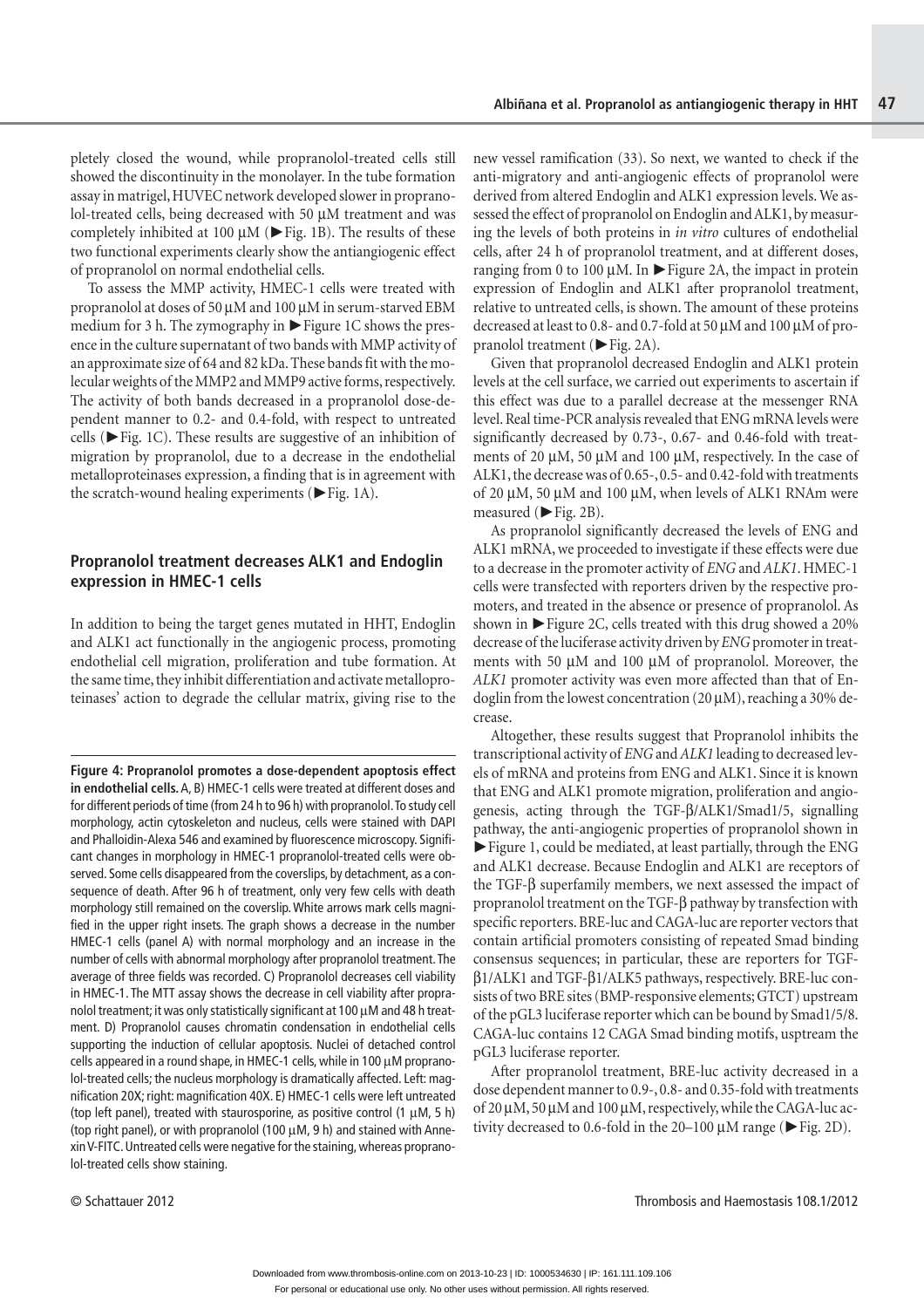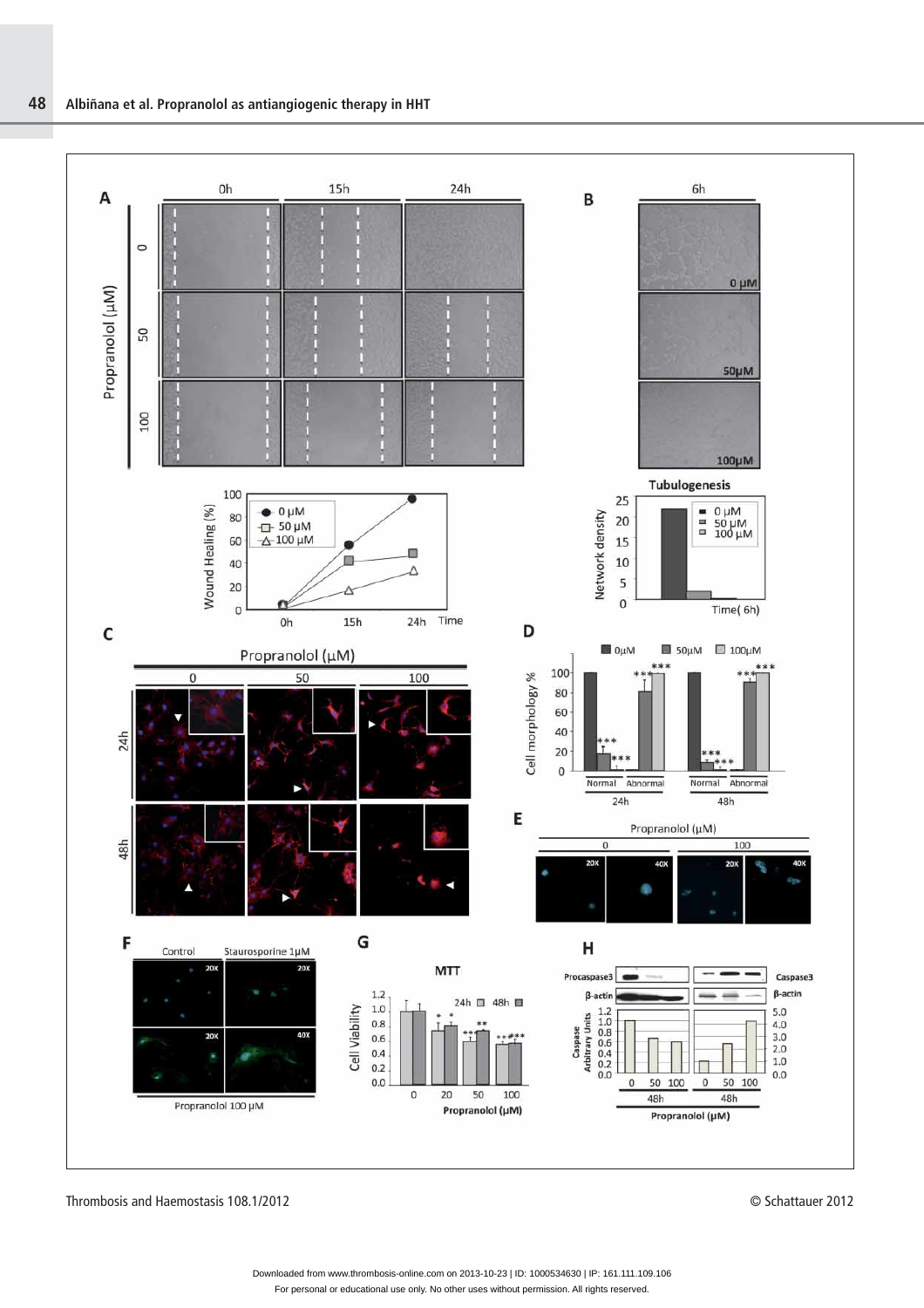#### **Propranolol affects fibrinolysis in HMEC-1 cells**

Propranolol was long ago reported as a profibrinolytic drug (34), due to an increase in the amount of uPA mRNA in human brain endothelial cells (HBMEC). Since HHT telangiectases show high fibrinolytic activity (35, 36), we assessed the properties of propranolol in relation to fibrinolysis in endothelial cells. Treatment of HMEC-1 cells with propranolol did not cause any significant effect in the uPA mRNA expression measured by real time PCR ( $\blacktriangleright$  Fig. 3A). Similarly, there were no significant differences on the activity of *uPA* promoter when HMEC-1 cells were treated with 20–100  $\mu$ M propranolol ( $\blacktriangleright$  Fig. 3B).

On the other hand, levels of the plasminogen activator inhibitor-1 (PAI-1) mRNA were measured, and as shown in  $\blacktriangleright$  Figure 3C, a significant decrease in mRNA expression to 0.5- and 0.3-fold was observed with 50 μM and 100 μM propranolol, respectively. In parallel, cells were transfected with the reporter of *PAI-1* promoter (p800-luc). The *PAI-1* promoter activity showed a decrease to 0.65-, 0.60- and 0.30-fold with 20 μM, 50 μM and 100 μM, respectively ( $\blacktriangleright$  Fig. 3D). These results suggest that propranolol acts as profibrinolityc drug in HMEC-1 by decreasing the expression of PAI-1, and therefore favouring the plasmin activity.

**Figure 5: Effect of propranolol on scratch-wound healing and tube formation in EOMA cells.** A) A dramatically delayed migration was observed in endothelioma cells with different treatments between 15–24 h. White discontinuous lines mark the migration edges. B) After 6 h of different propranolol treatments, a clear inhibition in tube formation that was complete at 100 μM was observed. C, D) Propranolol promotes dose-dependent apoptosis in EOMA cells. EOMA cells were treated at different doses and different periods of time with propranolol. Cells were stained with DAPI and Phalloidin-Alexa 546 and examined by fluorescence microscopy. After propranolol treatment cells disappeared from the coverslips, by detachment, as a consequence of death (EOMA being more sensitive than HMEC-1). Only very few cells with death morphology remained on the coverslips. White arrows mark the cells magnified in the upper right corner insets. The graph (panel D) shows the decrease in the number EOMA cells (from panel C) with normal morphology and an increase in the number of cells with abnormal morphology after propranolol treatment at 24 h and 48 h.The average of three fields was recorded. E) Propranolol causes changes in chromatin condensation in apoptotic EOMA cells. Nuclei of control detached cells appear in a round shape at 100 μM propranolol. The nucleus morphology is dramatically affected, with stronger impact than in HMEC-1 cells, with micronuclei resulting from the cleavage of the original nuclei. Left: magnification 20X; right: magnification 40X. F) EOMA cells were left untreated (top left panel), treated with staurosporine as positive control (1 μM, 5 h) (top right panel) or with propranolol (100 μM, 9 h) and stained with Annexin V-FITC. Untreated cells were negative for the staining, whereas propranolol treated cells show apoptotic effects. G) Propranolol decreases cell viability in EOMA. The MTT assay shows the decrease of cell viability from the lowest dose of 20 μM propranolol, until the highest one of 100 μM, where the survival decreases to 50%. H) Cell lysates of EOMA treated cells were separated by SDS-PAGE electrophoresis and subjected to Western blot assay. Propranolol decreases the expression of procaspase3 and increases the expression of caspase 3 promoting apoptosis in EOMA cells. As loading control β-actin was used.

#### **Propranolol promotes a dose-dependent apoptosis effect in endothelial cells**

Since propranolol has been recently used as a major therapeutic tool in the treatment of haemangiomas, we investigated the mechanism by which propranolol suppresses these benign tumours. Because programmed cell death not only occurs in normal physiology but also in disease states or upon medical treatments, we assessed the possible involvement of apoptosis in propranolol treatments. Apoptosis is characterised by fragmentation of nuclear chromatin, shrinkage of cytoplasm, loss of membrane and activation of different signalling pathways. To study this process, HMEC-1 cells were treated at different doses (20–100 μM) and for different periods of time (24 h-96 h) with propranolol. Cells were examined by fluorescence microscopy with DAPI and Phalloidin-Alexa 546 staining to study cell morphology, actin cytoskeleton and nucleus.  $\blacktriangleright$  Figure 4A, shows that HMEC-1 cells treated with 50 μM of propranolol undergo significant changes in morphology from a cobblestone-rounded shape in untreated conditions to an elongated, shrank and thin shape, more pronounced with time. During the course of the treatment, some cells detached from the coverslips, as a consequence of death. At the highest dose (100 μM), the process of cell death is relatively fast. After 24 h, many cells have already lost adherence. The morphology of detached HMEC-1 cells treated with different doses of propranolol was observed by fluorescence microscopy. White arrows mark the cells shown at higher magnification in the insets.  $\blacktriangleright$  Figure 4B shows the proportion of each morphology (cobblestone/normal or elongated/abnormal) in the images. Normal morphology decreased with propranolol treatments. Accordingly, in the MTT assays, propranolol decreased significantly proliferation and viability of HMEC-1 at 100  $\mu$ M after 48 h treatment ( $\blacktriangleright$  Fig. 4C). As shown in -Figure 4D, nuclei of control detached cells appear with a round shape, while in 100 μM propranolol-treated cells, the nucleus morphology is dramatically affected. Moreover, at 100 μM, HMEC-1 cells have an irregular shape with centers of condensate chromatin, a property characteristic of apoptotic cells. In  $\blacktriangleright$  Figure 4E we can observe how propranolol induced translocation of phosphatidylserine (PS), from the inner (where is normally present) to the outer leaflet of the plasma membrane, a key feature of apoptotic cells. In fact, AnnexinV-FITC stained staurosporine (positive control) and propranolol-treated cells, but not untreated ones. Altogether, we can conclude that propranolol promotes apoptosis in endothelial cells.

### **Murine model of haemangioendothelioma and propranolol treatment**

As propranolol is used to treat IH, we next assessed the effect of this treatment on an endothelioma model of murine origin (EOMA). The results of functional assays of angiogenesis were similar to those shown in  $\blacktriangleright$  Figure 1, but with stronger differences between untreated and propranolol-treated cells. The speed of migration to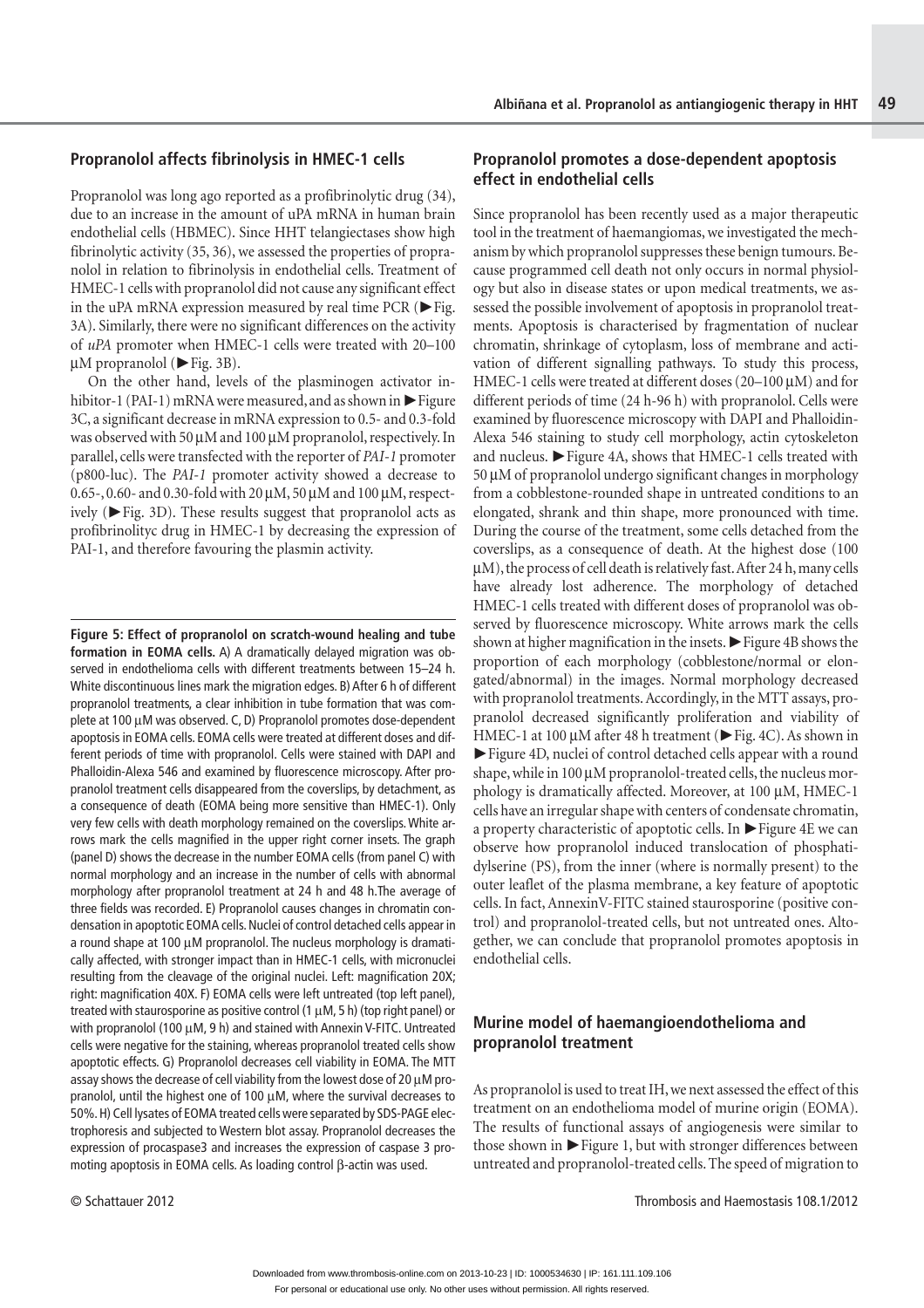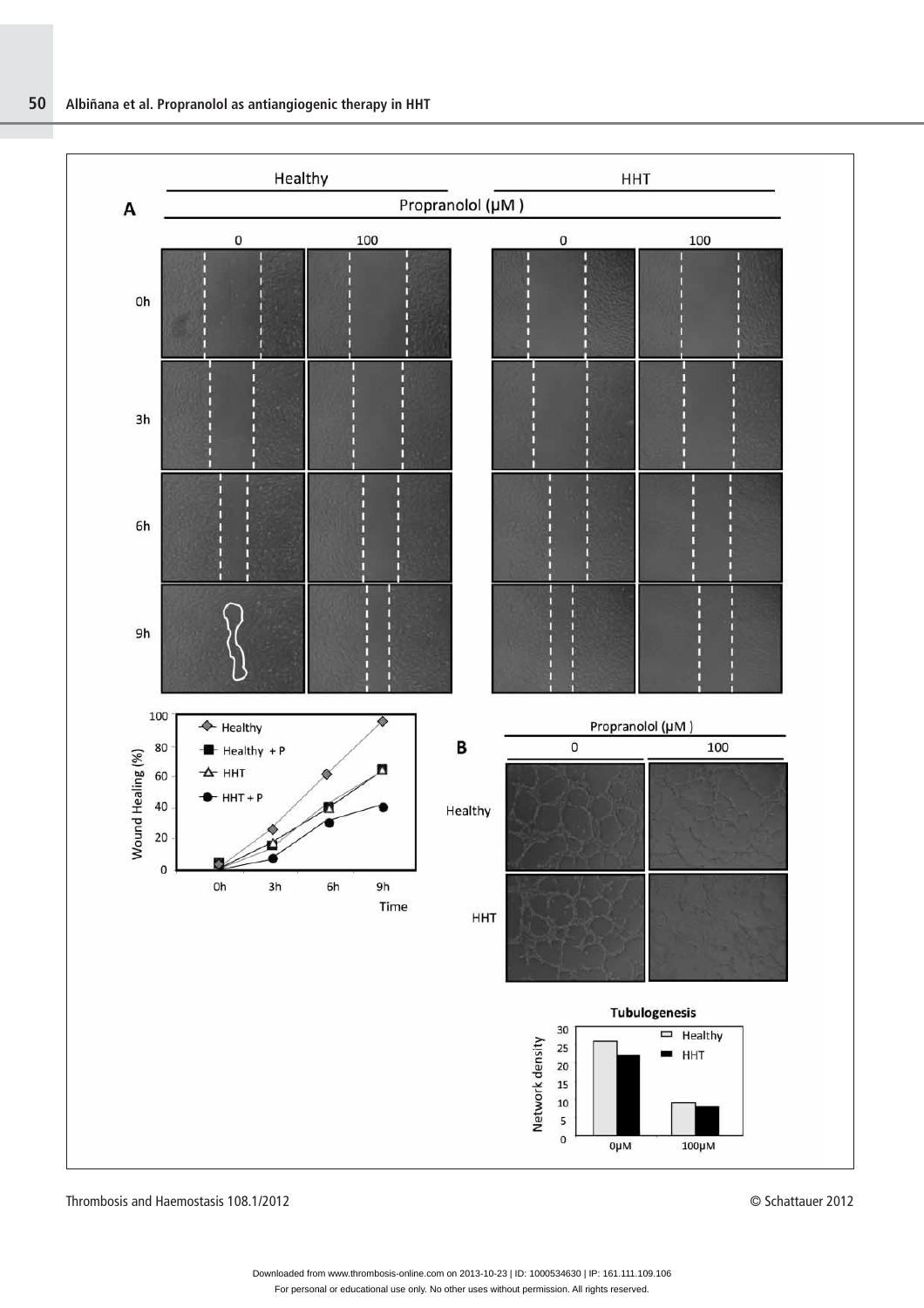close the wound in propranolol-treated cells was much slower in EOMA than in HUVECs. Indeed, at 100 μM propranolol treatment, EOMA cells did not migrate at all ( $\blacktriangleright$  Fig. 5A). Furthermore, the inhibition of tube formation in EOMA was even stronger than in HUVECs, almost without cellular connections at 100 μM ( $\triangleright$  Fig. 5B). Thus, the anti-angiogenic and anti-migratory effect of propranolol was very pronounced in EOMA cells which are otherwise particularly proliferative. We also examined the effect of this drug in the apoptotic process. EOMA cells were treated at different doses (20–100  $\mu$ M) and for different periods of time (24 h – 96 h) with propranolol. Cells were examined by fluorescence microscopy with DAPI and Phalloidin-Alexa 546 staining to study cell morphology, actin cytoskeleton and nucleus. As shown in  $\blacktriangleright$  Figure 5C, EOMA cells are much more sensitive HMEC-1 cells ( $\blacktriangleright$  Fig. 4A). Treatments for 24 h and 48 h were sufficient to impact the cell viability. In the absence of treatment the morphology of these cells is round with many "dendritic-like" extensions, whereas at 50 μM propranolol, cells are detached from the substrate, and the remaining ones show extremely thin cell bodies with longer and thinner connections. At 100 μM propranolol, very few cells are viable, with strange morphology, cropped on the coverslips and showing clear signs of apoptosis. White arrows mark the cells at higher magnification in the insets.  $\blacktriangleright$  Figure 5D shows that the percentage of normal morphology decreased with propranolol treatment. The detached EOMA cells were observed by fluorescence microscopy after treatment with 100  $\mu$ M propranolol. As depicted in  $\blacktriangleright$  Figure 5E, nuclei of control cells appear with a round shape, while in propranolol-treated cells, the nuclear morphology is dramatically affected. Also, treated cells have an irregular shape with centres of condensate chromatin. Overall EOMA showed similar results as HMEC-1 cells in response to propranolol, but with stronger impact, appearing micronuclei as a result of the original nuclei cleavage. Moreover, as in HMEC-1 cells, Propranolol induced translocation of phosphatidylserine (PS), from the inner to the outer leaflet of the plasma membrane ( $\blacktriangleright$  Fig. 5F). The staining with AnnexinV-FITC also revealed apoptotic effects in staurosporine (positive control) and propranolol treatments, but not in untreated cells. In addition, the MTT assay showed that propranolol decreases proliferation and viability of EOMA cells from the lowest dose used. The decrease is higher at 100 μM, with only 50% of survival ( $\blacktriangleright$  Fig. 5G). To further support the apoptotic origin of cell death after propranolol treatment, caspase 3 expression was studied. Caspase 3 is one of the key executioners of apoptosis, as it is responsible for the proteolytic cleavage of many key proteins. It

is synthesized as inactive procaspase 3 (32 kDa) and upon activation is cleaved generating two subunits of 17 and 12 kDa. The expression of procaspase3 decreased in propranolol-treated cells, disappearing at the highest dose, while the expression of the cleaved active caspase 3 increased with propranolol, promoting apoptosis ( $\blacktriangleright$  Fig. 5H). This is one of the therapeutic mechanisms by which propranolol inhibits the growth of IH.

## **Propranolol treatment reduces migration and angiogenesis of HHT cells**

As propranolol effects were tested in HMEC-1 and in EOMA cells, next we wanted to assess the response of endothelial HHT cells. To this end, we performed the scratch-wound healing and tubulogenesis assay with normal and HHT2 HUVECs. The results show the same type of behaviour as shown in  $\blacktriangleright$  Figures 1A-B and 5A-B. Basically, propranolol acts as an antiangiogenic drug decreasing both migration and angiogenesis in both types of HUVECs ( $\blacktriangleright$  Fig. 6A, B). Moreover, the delayed migration and tubulogenesis inhibition were more pronounced in HHT than in control cells.

## **Discussion**

One of the current main applications of propranolol is the treatment of IH, endothelial vascular tumours that proliferate under the action of VEGF and bFGF (3, 4, 6, 7). Nothing is known about its applications in other vascular diseases, so in the present work we have tested the molecular and functional properties of this drug in endothelial cells to explore from an experimental *in vitro* scenario, the possible efficacy of propranolol in the treatment of HHT or Rendu Osler Weber syndrome. The results obtained suggest the possible application of the drug in a controlled cohort of HHT patients.

It is generally accepted that HHT1 and HHT2 pathogenicity is triggered by Endoglin or ALK1 haploinsufficiency. Currently, several drugs have been used, with a certain degree of success, to control epistaxis and gastrointestinal bleeding. These drugs act by at least one of the following strategies: i) Increasing the expression of *ALK1* or *ENG* to compensate the haploinsuficiency, as the SERM raloxifene, or the immunosuppresor FK506 (23, 28); ii) Stimulation of the procoagulant cascade, triggering fibrinolysis inhibition, as ε-aminocaproic or tranexamic acid (20, 21); and iii) Normalisation of the abnormal vasculature of the HHT mucosa by antiangiogenesis, thalidomide or bevacizumab (24, 25, 38).

As HHT is due to an imbalance of the angiogenic process, leading to vascular malformations, inhibitors of angiogenesis could be an option to decrease the abnormal vasculature (antiangiogenesis). Recently, the first results with two antiangiogenic drugs, bevacizumab and thalidomide were reported, with a certain success in the bleeding control but with severe side effects, as drawbacks. Thus, we looked for alternative antiangiogenic drugs with fewer

**Figure 6: Effect of propranolol on scratch-wound healing (A) and tubulogenesis (B) in HHT HUVECs cells.** A) Confluent HUVEC monolayers, treated with or without 100 μM propranolol, were disrupted with a pipette tip to test the speed of migration. In healthy as well as in HHT HUVECs there was a delayed migration when closing the wound when these cells were treated with propranolol (P). White discontinuous lines mark the migration edges. B) After 6 h of growth on Matrigel (P-24) coated-plates at 37ºC, the tube formation was measured and a delay in migration was observed in propranolol-treated cells.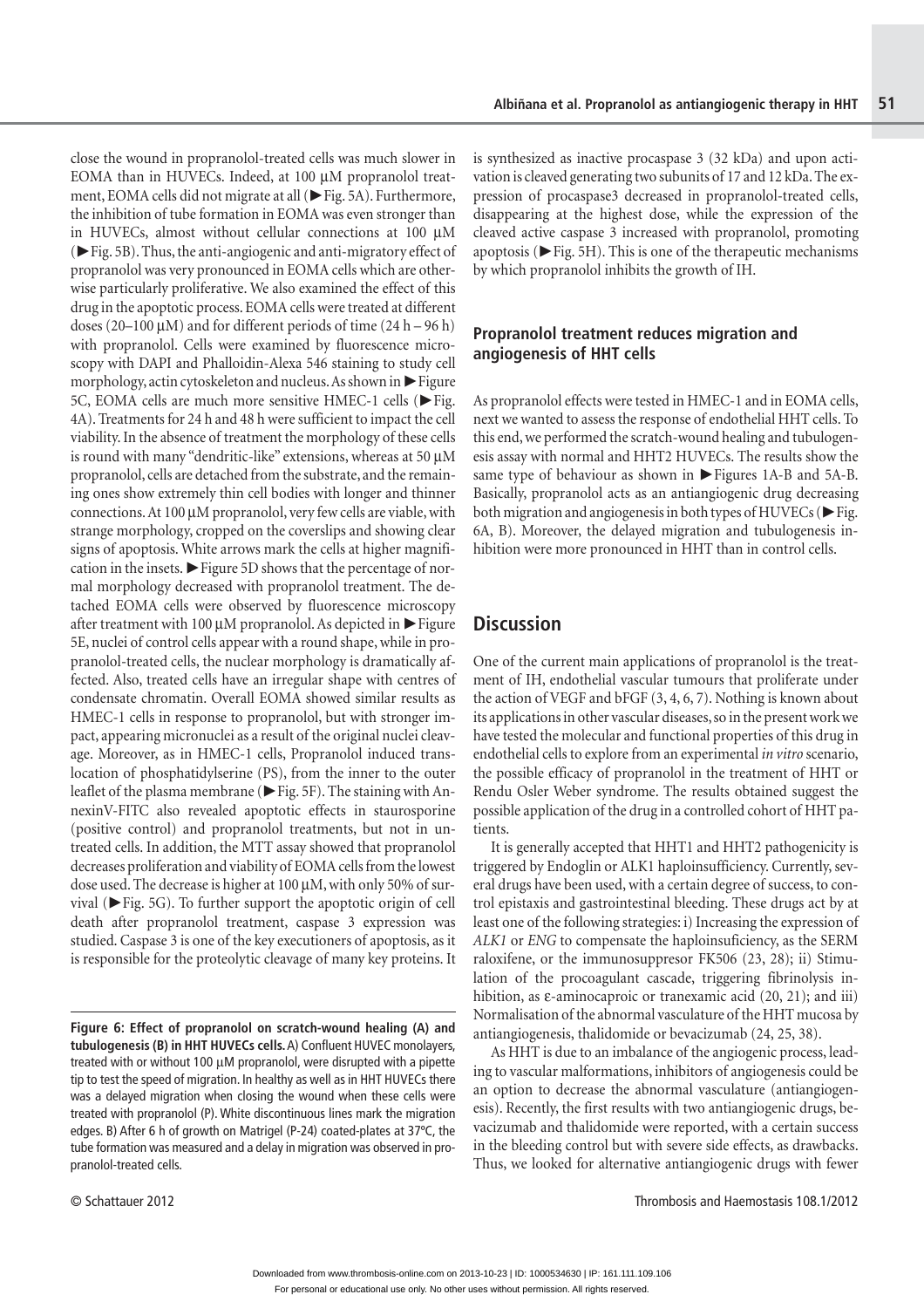side effects than propranolol, to normalise the anomalous vasculature in HHT patients. The *in vitro* concentrations of propranolol assayed in this report ( $20-100 \mu$ M) are within the range of the ones used in previous reports (8, 34). These concentrations are also comparable to the administration of 0.5–15 mg/kg/day used in IH patients (3, 4, 6).

We have observed, in addition to apoptotic effects in endothelial cells, that propranolol decreases significantly ENG and ALK1 expression in HMEC-1. This decrease is due to a downregulation of both genes at the transcription level. Thus, propranolol seems to be antiangiogenic, not only because it inhibits VEGF synthesis, but also because of the decrease of both proangiogenic proteins, ENG and ALK1 (▶Fig. 2A-C) (37). In addition to MMP decrease, observed as a consequence of propranolol treatment (8, 39), we postulate that the decrease of Endoglin and ALK1 protein levels is also contributing to the inhibition of angiogenesis. In HHT patients the levels of Endoglin and ALK1 are already lower than in normal population, so propranolol would act synergistically lowering Endoglin and ALK1 levels even more, reducing furthermore migration and tubulogenesis in HHT cells. Non-HHT patients taking propranolol systemically might have a slightly decreased wound healing, probably negligible since there are many people taking propranolol for arrythmias or hypertension, and this effect on wound healing has not been observed by clinicians.

Moreover, propranolol is cheaper than other antiangiogenic drugs, and with fewer deleterious side effects. While writing the

#### **What is known about this topic?**

- Propranolol has been successfully used in therapy of infantile haemangioma (IH) since 2008.
- The effect of propranolol in other vascular diseases, different from IH, has not been assessed so far.
- Antiangiogenesis, a good therapeutic option for bleeding in hereditary haemorrhagic telangiectasia (HHT) is hampered by the side effects derived from drugs under trial: Bevacizumab and Thalidomide.

#### **What does this paper add?**

- Propranolol acts as an *in vitro* antiangiogenic drug in endothelial cell lines, in endothelioma-derived cells, and in HHT HUVECs, decreasing the migration and the tubulogenesis, and increasing apoptosis.
- Propranolol decreases the promoter activity of *Endoglin* and *ALK1*, the genes mutated in 90% of the HHT patients, decreasing the surface levels of both proteins, and contributing in this way, to the reduced angiogenesis, a function partially dependent on these proteins.
- The therapeutic use of propranolol in HHT to decrease the anomalous irrigated nose mucosa is promising with no expected side effects. The profibrinolytic effect shown in this work, would advice the topical use of propranolol, or in combination with antifibrinolytics.

manuscript, a case report of an HHT patient treated with topical timolol was published. Timolol is a β-blocker similar to propranolol, used in glaucoma and superficial haemangiomas. This 48-yearold man experienced 3–4 nosebleeds/day lasting more than 30 min, but after one month of timolol treatment (1 drop in each nostril 3 times/day), his epistaxes decreased to an average of 1–2/week lasting less than 5 min (40). This case supports our *in vitro* results at the clinical level and has encouraged the use of propranolol by local administration to a cohort of controlled HHT patients.

HHT patients have frequent epistaxes due to an abnormal vasculature and the highly fibrinolytic activity of this vasculature (35, 36). Interestingly, Peracchia et al. published that propranolol increased the uroquinase plasminogen activator (uPA) expression, involved in fibrinolysis (34). This is in agreement with our results, suggesting that propranolol has fibrinolytic properties. Indeed, although uPA levels were not affected, PAI levels were significantly decreased after propranolol treatment in HMEC-1 cells. The decrease in PAI-1 protein, the natural uPA inhibitor, allows an increase in the active uPA protein, giving rise to fibrinolysis stimulation. At this point, a warning should be made in relation to systemic propranolol administration. The compassionate use of propranolol in a five-year-old girl, affected by HHT, with multiple pulmonary microfistulae led to epistaxis and vaginal bleeding without improvement of the lung condition. In addition, another HHT affected 42-year-old woman was prescribed propranolol for murmur and arrhythmia, leading to a sudden increase of her epistaxes. The withdrawal of systemic propranolol was recommended and epistaxes decreased (unpublished cases from the Spanish HHT Association). The increased fibrinolysis in HHT patients may be only physiologically relevant at the telangiectases sites, where the fibrinolytic activity is very high (35, 36, 40). However, outside the HHT fistulae, and in non-HHT patients, there is no reason to believe that systemic propranolol treatment might lead to bleeding. In this sense, we are not aware of references in the literature describing increased bleeding in patients upon treatment with β-blockers. Of note, propranolol has only been studied in coagulopathies, not affecting the factor VIII levels (41, 42).

Altogether, our results suggest that, given the anti-angiogenic properties of propranolol, this drug could be topically used on nasal mucosa of HHT patients to reduce epistaxis, where there is an excess of abnormal vascularisation that needs to be corrected. Ideally, the treatment should be combined with an antifibrinolytic drug to counteract potential bleeding, especially in the first days after propranolol administration. By contrast, our results do not recommend the systemic administration of propranolol in HHT due to the profibrinolytic effect of this drug in HHT patients.

#### **Acknowledgements**

Virginia Albiñana was supported by fellowships from Fundación Ramón Areces and Real e Ilustre Colegio de Farmaceúticos de Sevilla.

#### **Conflicts of interest**  None declared.